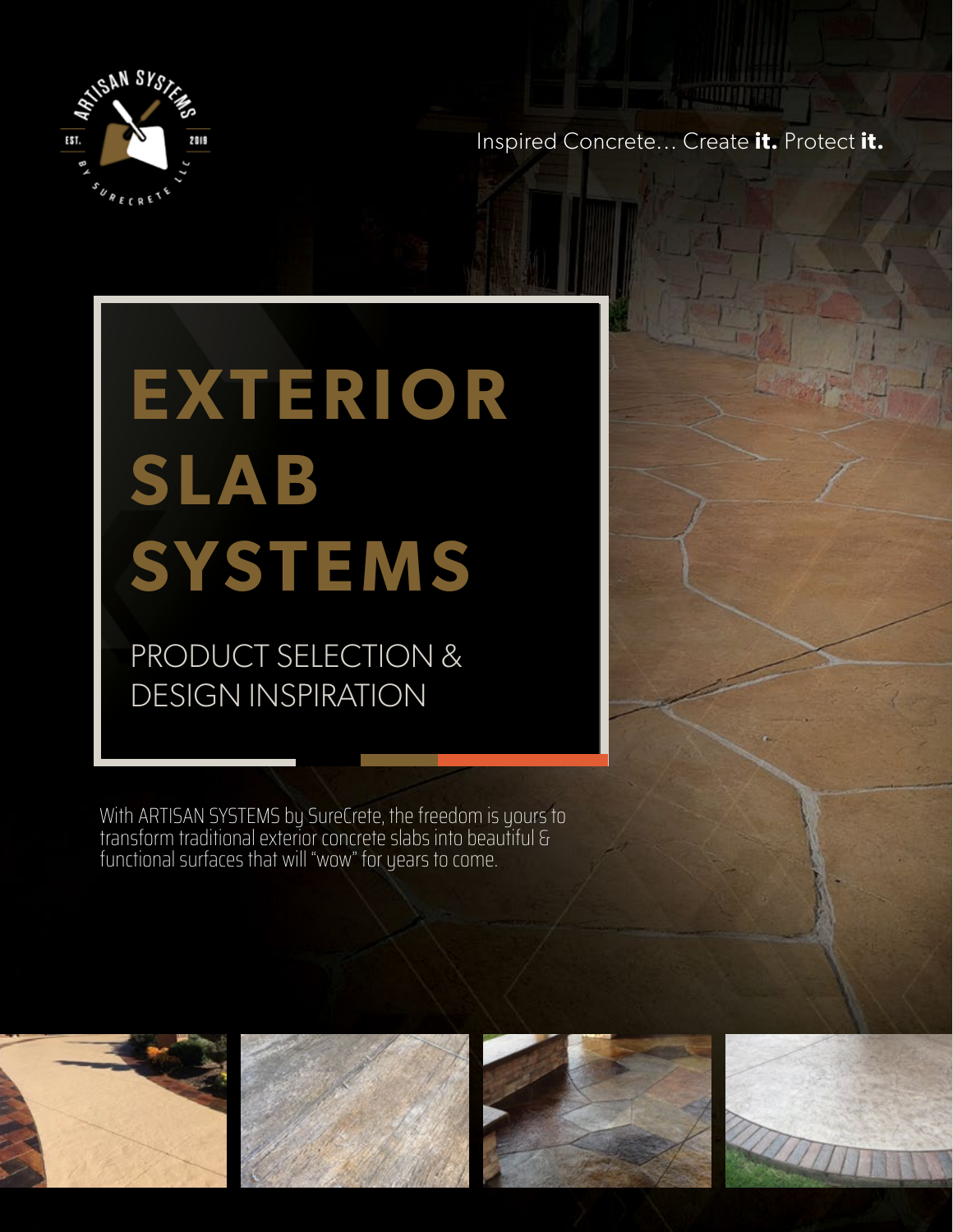### STEPS AND PROCEDURES



#### **SELECTION OF MATERIALS**

#### **With ARTISAN Exterior Concrete Slab systems, YOU get to choose the look.**

The ARTISAN concrete slab systems can be used to turn existing concrete into almost anything imaginable. Ideal for concrete patios, pool decks, walkways, steps, driveways and other spaces where a fresh new look is desired.

The systems and solutions can range from simple and understated to bold and creative. From simple broom textures to lively textured, patterned and colored works of art, existing concrete slabs can be transformed without the expense of tearing out. Each system lends itself to a desired finished appearance.

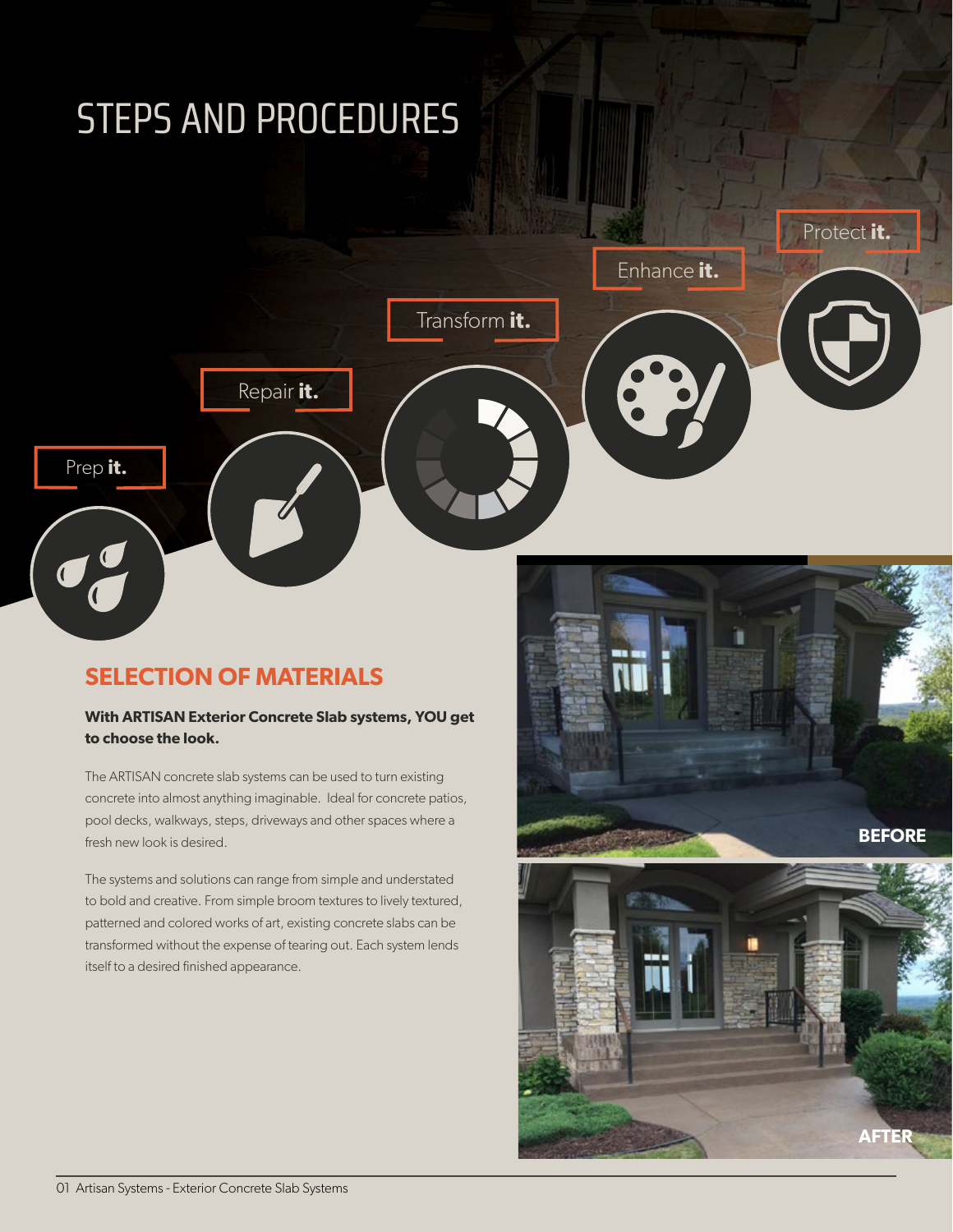#### 01 PREP **IT.**  Surface Preparation

#### **SCR Super Concrete Renovator:**

Combines three products in one; a strong detergent, degreaser, and acid to ensure proper cleaning and etching for concrete overlays, stains and sealers.\*





#### **SCT-22 Crack & Spall Treatment:** A rapid setting, ultra low-viscosity urethane spall and crack treatment for concrete.

#### 02 REPAIR **IT.**  Surface Repair

**Fix cracks, spalls and deterioration with products that are compatible with your overlay system**

**FLASH PATCH:** High strength, concrete patching material that is rapid-setting and self-bonding. Patch from feather edge up to 1".

**DEEP PATCH:** Repairs deep voids in concrete, from 1/8" up to 4" in one lift.\*

#### **SUREBOND:**

Cement-based bonding agent used with Deep Patch and SureStamp as the bond/primer coat.



*\*Refer to International Concrete Repair Institute Guidelines for surface prep and profile numbers for your specific project, along with SureCrete Technical Data Sheets for each overlay products.*

#### 03 TRANSFORM **IT.**  Exterior Slab Overlay Products

**SUREBROOM:** A just add water, self bonding, cement –based overlay system for exterior concrete slabs. Great for overlaying concrete with cosmetic imperfections, damage from deicers and other surface imperfections. Its high compressive strength is formulated for a variety of exposure levels and available in both gray and white cement mixes.





**SURE STAMP:** Single component, just add water stampable overlayment for replication of stamped and custom imprint designs.

**SURESPRAY:** A thin, sprayable overlay for use over stencils or tape to create a variety of designs and textures.





**SURETEX:** A medium build overlayment for creating knockdown and deeper grooved textures.

*Customize colors and enhance visual texture with compatible colors and product (see section 04 for details)*